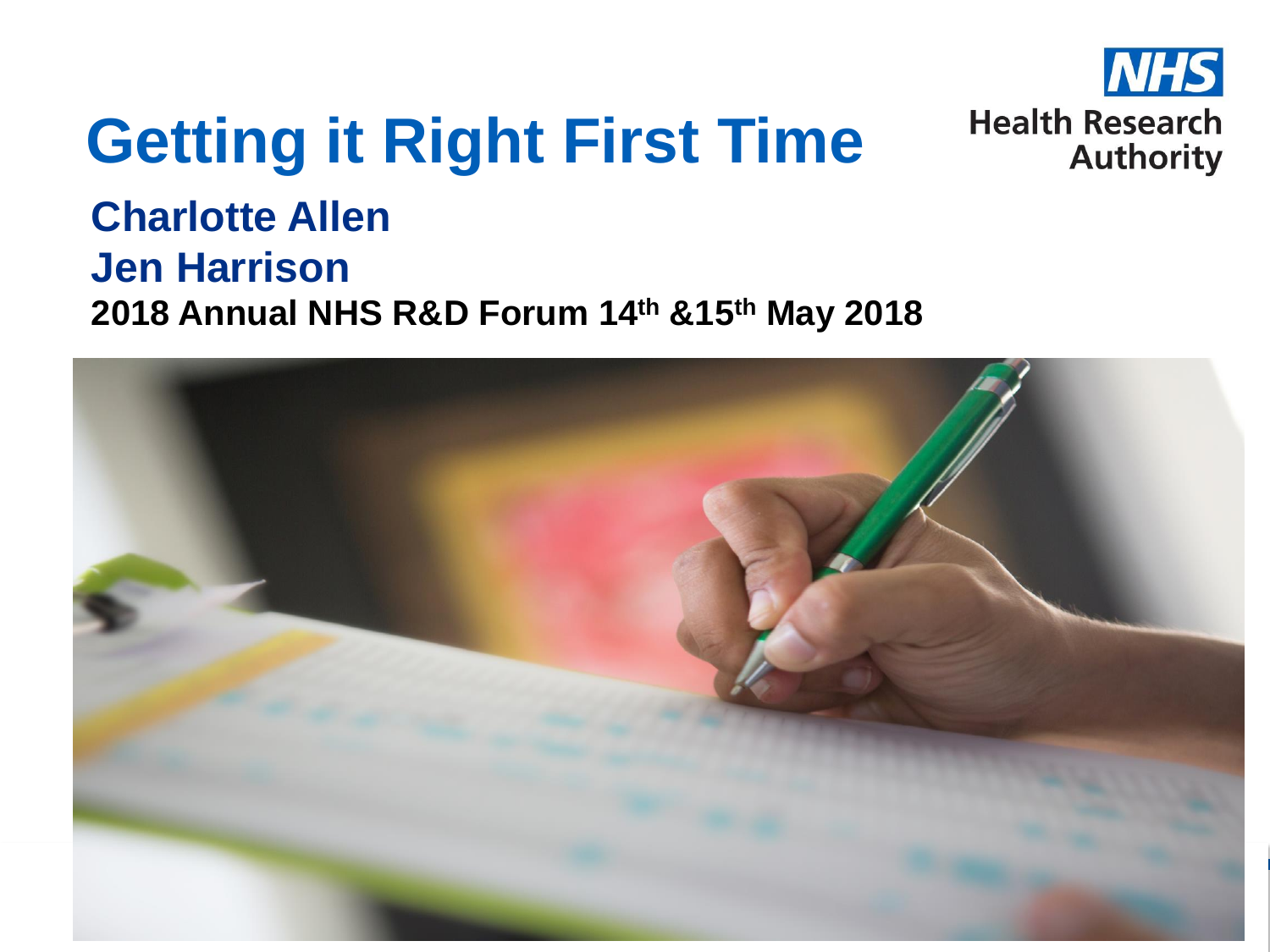## **HRA Approval**



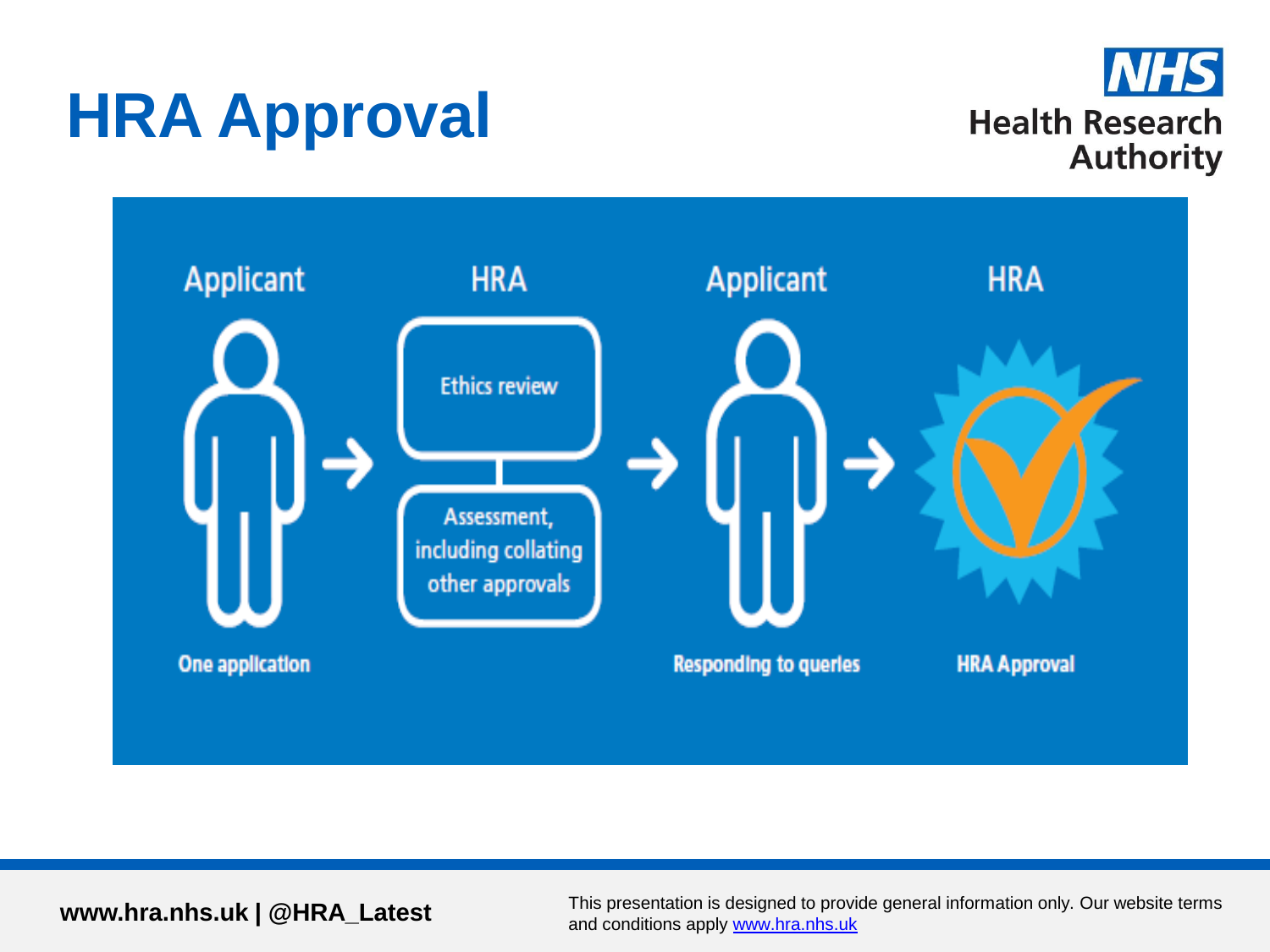

### **Its not brain surgery…..**

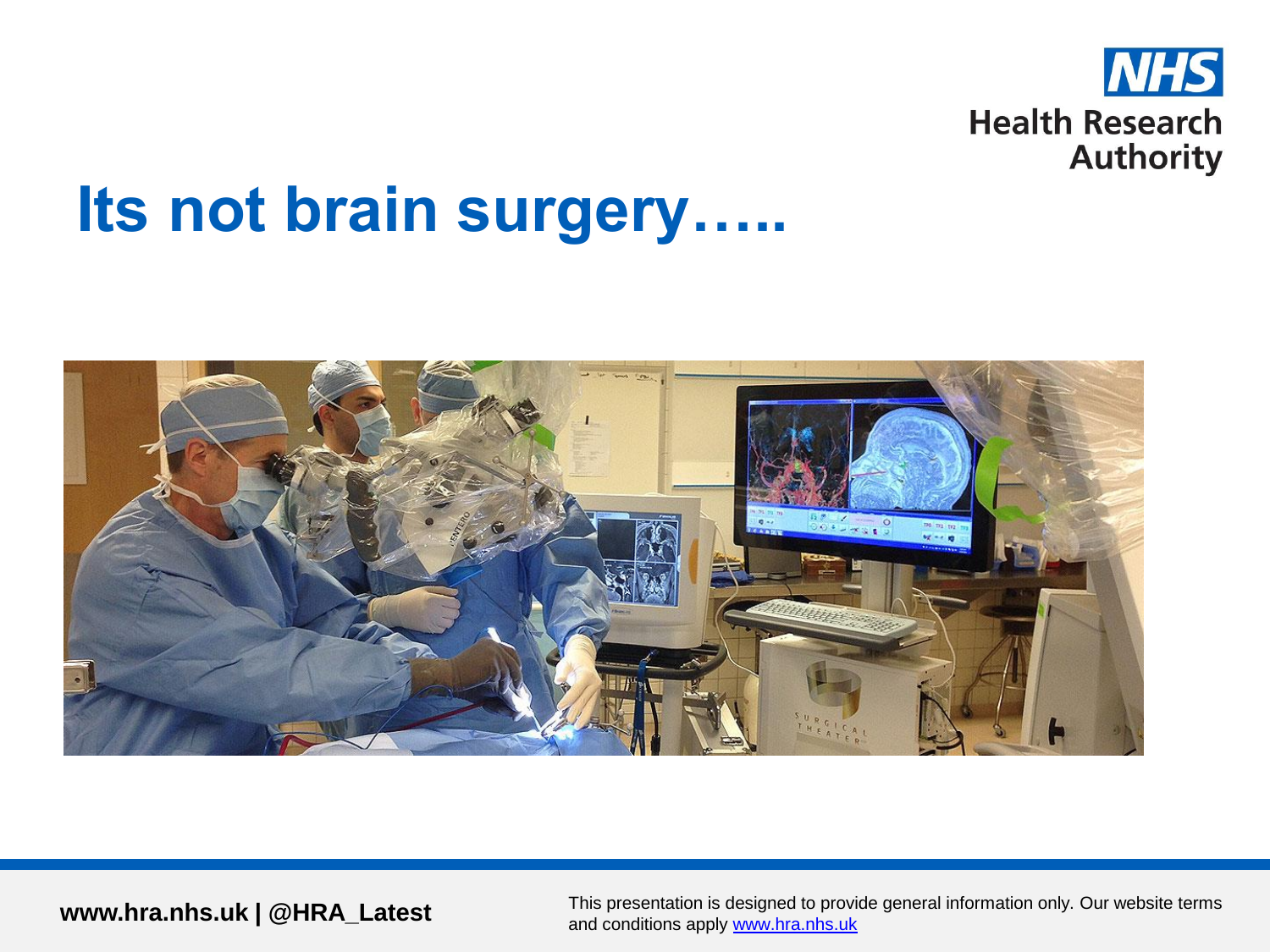

## **It's the simple things that make a difference……**

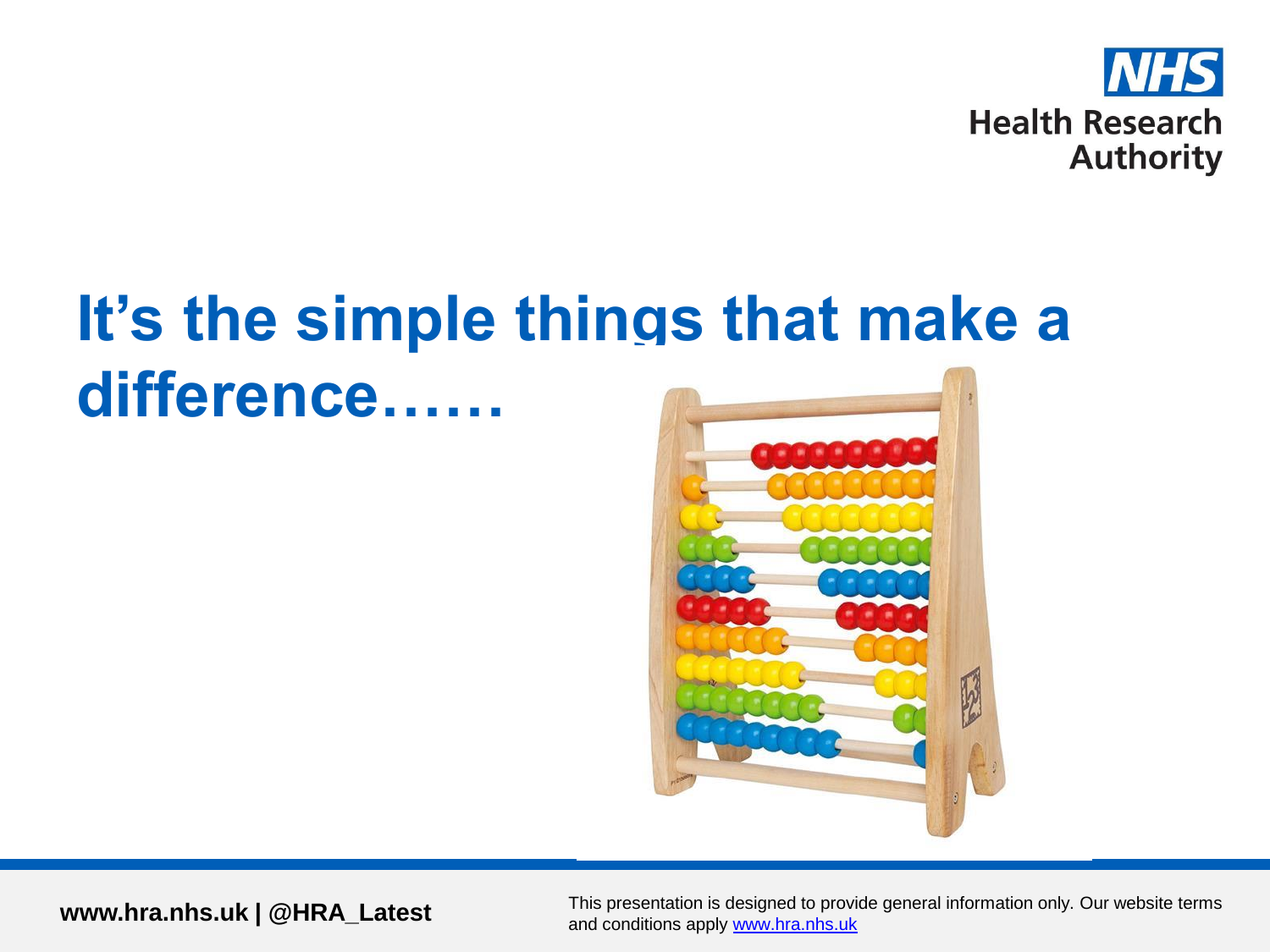

## **Before you start**

- Read the guidance available to you
	- IRAS
	- HRA Website



• Speak to your sponsor representative or RD/I support department

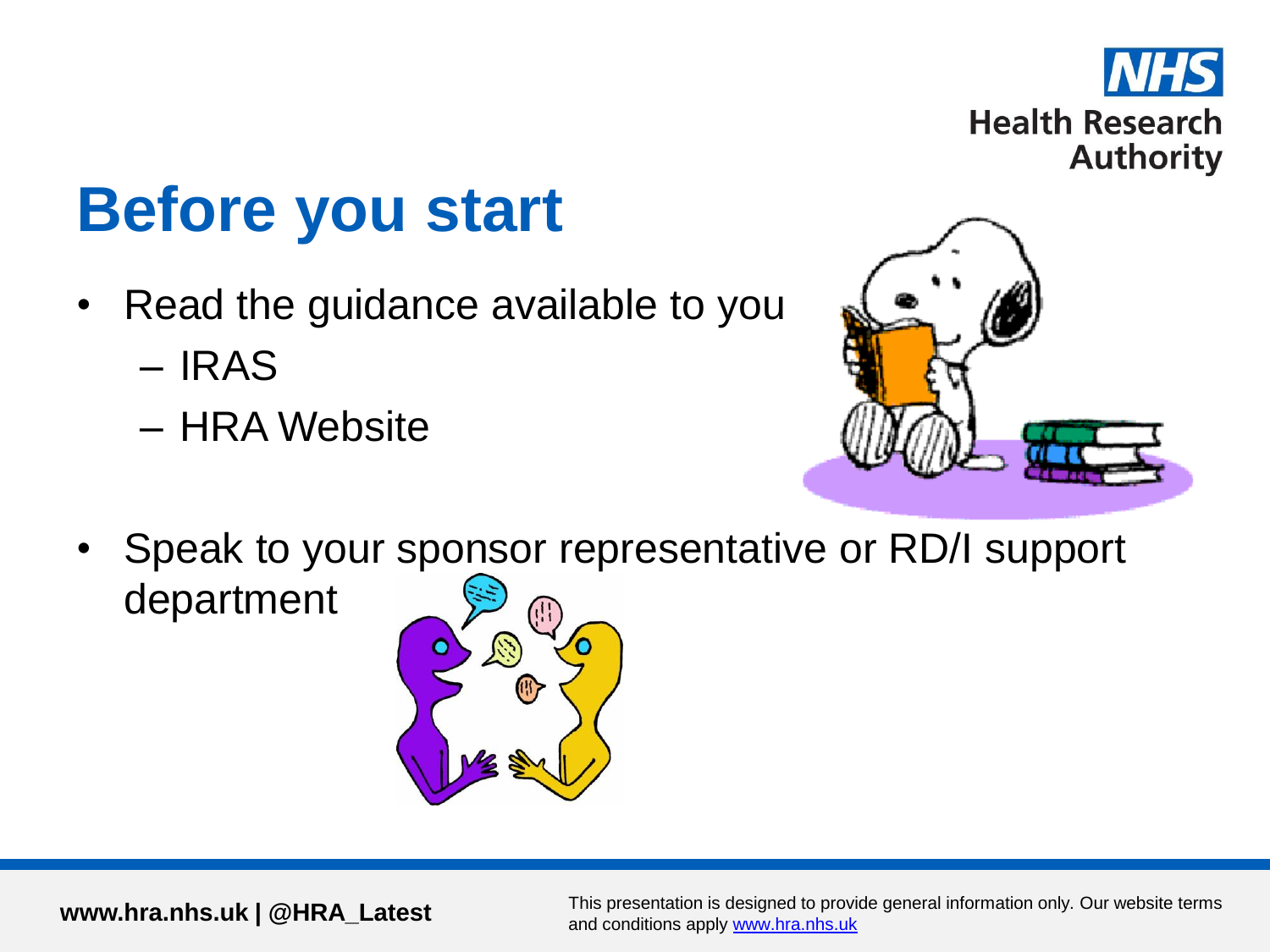

# **Step 1.Preparing your application**

- Involving the public can help to demonstrate that the project would be ethically acceptable.
- Read the questions in IRAS and guidance
	- Answer the question
- Documentation
	- Use templates available
	- [Information Sheet Guidance](http://www.hra-decisiontools.org.uk/consent/)
	- PIS read by lay person
	- Version control and date

Read the [Best](https://www.hra.nhs.uk/planning-and-improving-research/best-practice/)  **[Practice](https://www.hra.nhs.uk/planning-and-improving-research/best-practice/) page** on the HRA website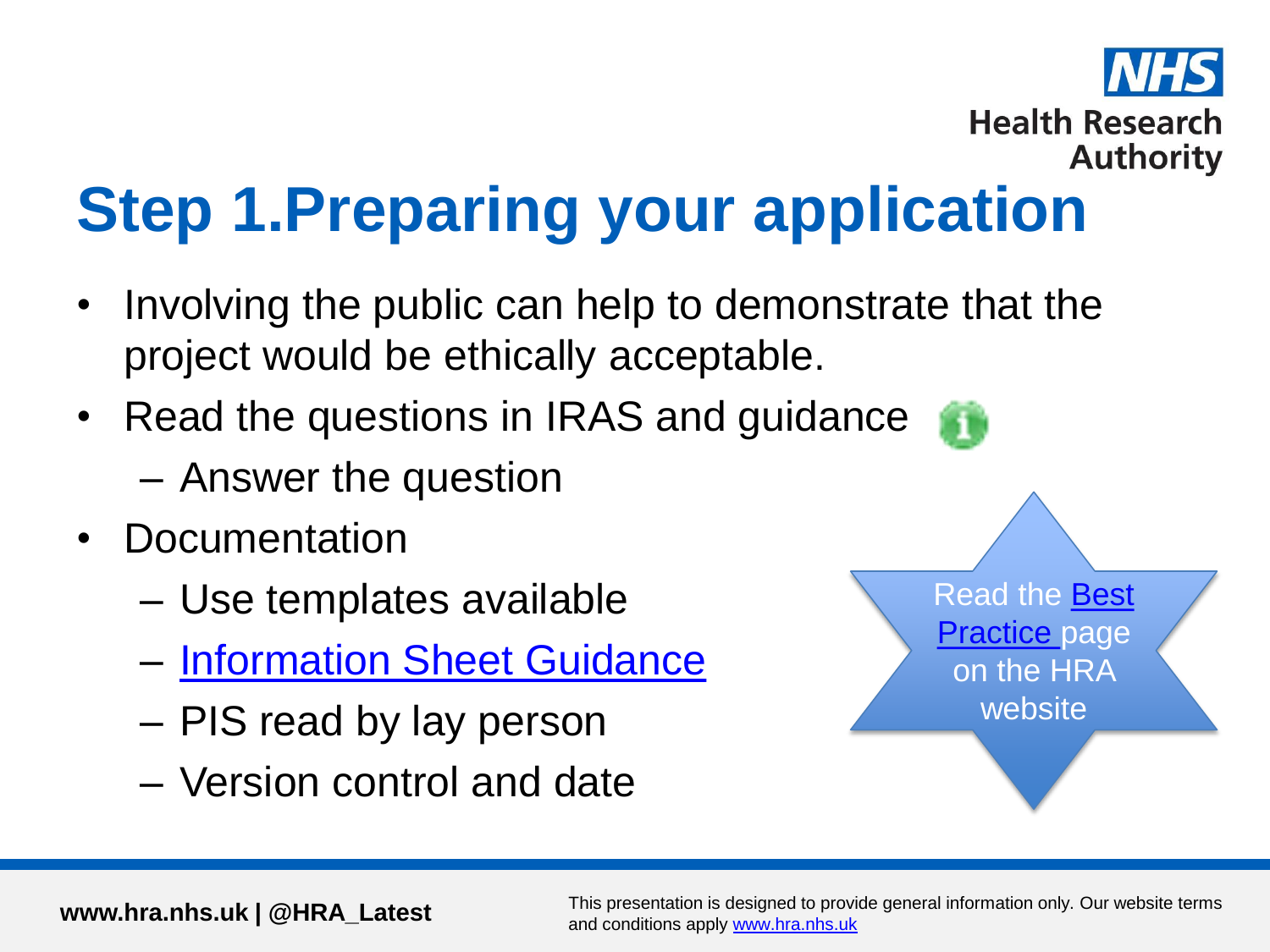#### **Health Research Authority Step 2. Submitting your application**

Check the following **before** submitting:

- IRAS project filter completed correctly (and ask for advice if unsure)
- All questions in IRAS completed
- Check for copy/paste errors and inconsistencies
- Check your form
- Documents uploaded with version and dates
- E-authorisations in place
- Verification tool

Don't make any changes to IRAS form after authorisations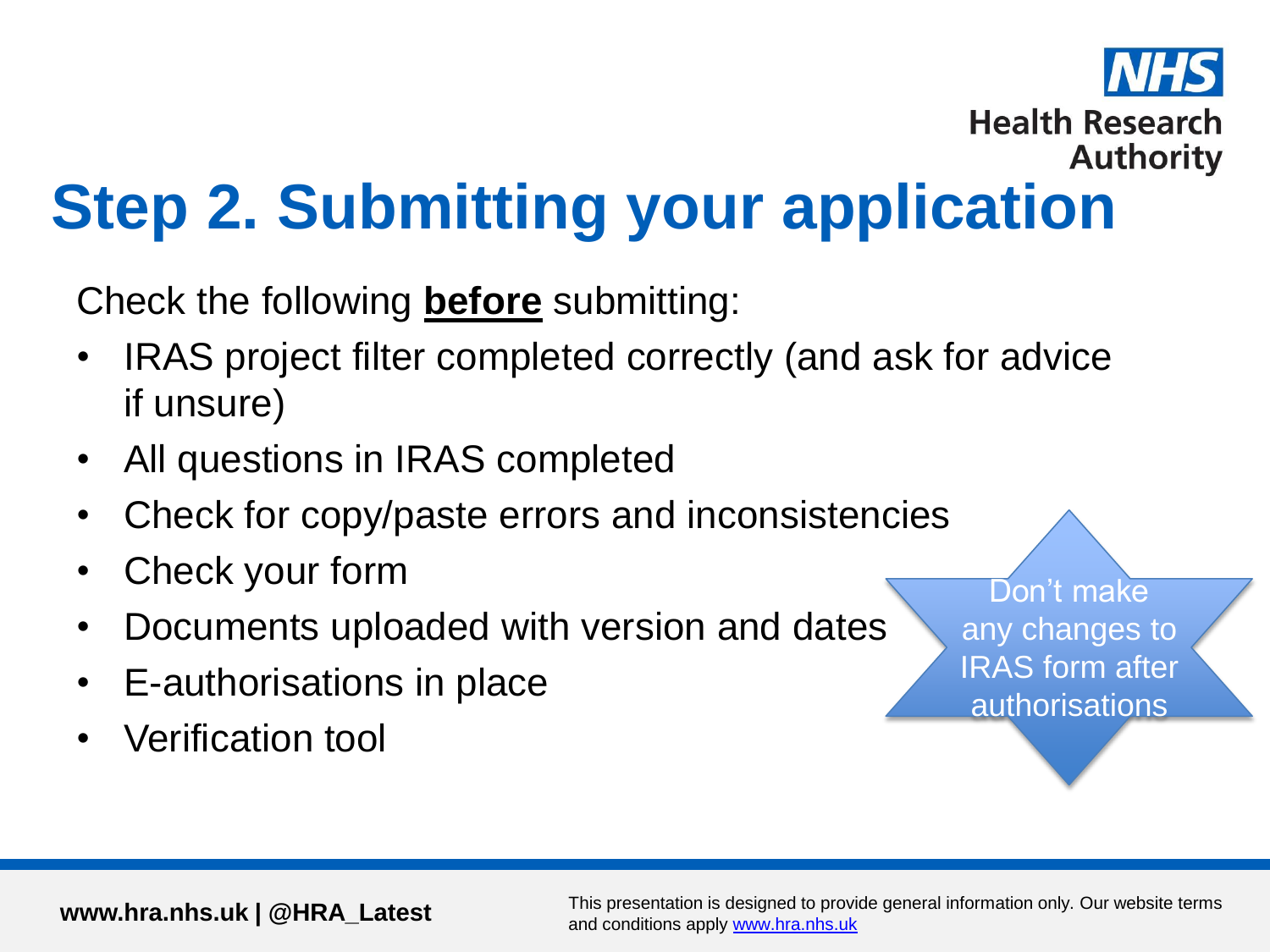

#### **Step 3. Booking for HRA review Authority**

- Have a copy of the application form in front of you when you book.
- Ensure the person making the booking will be able to answer questions about the study.
- Let the booker know if you have previously been informed that the application is not suitable for Proportionate Review.
- Check the website for [REC meeting dates](https://www.hra.nhs.uk/about-us/committees-and-services/res-and-recs/search-research-ethics-committees/) if you have a certain meeting in mind.
- Be ready to submit on the day of the booking.

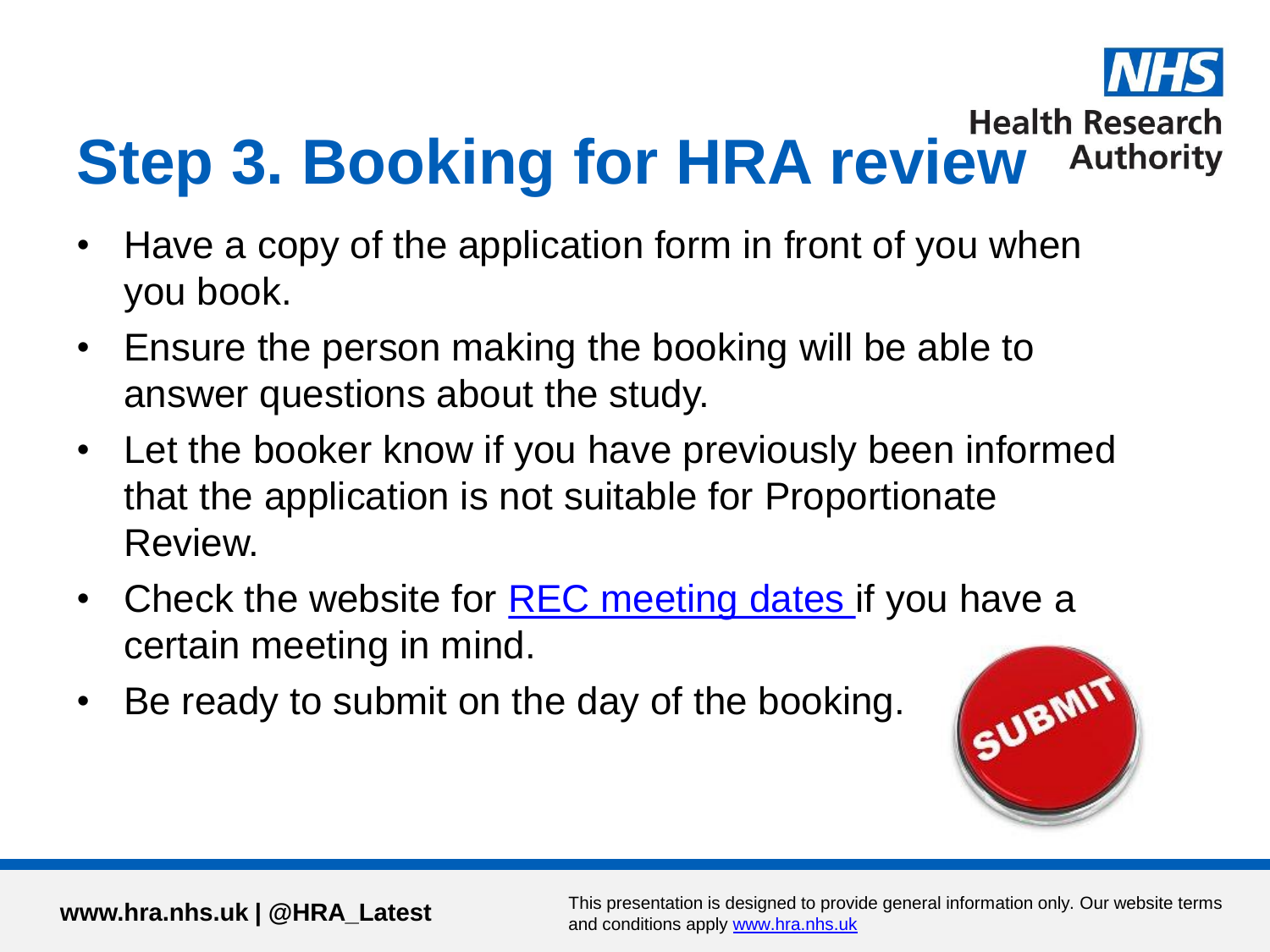

# **Step 4. HRA Validation**

- Remember it is a joined up validation
- HRA staff check that the required documents for the ethical review and assessment have been submitted.
- NB: More applications are incomplete on submission than complete.

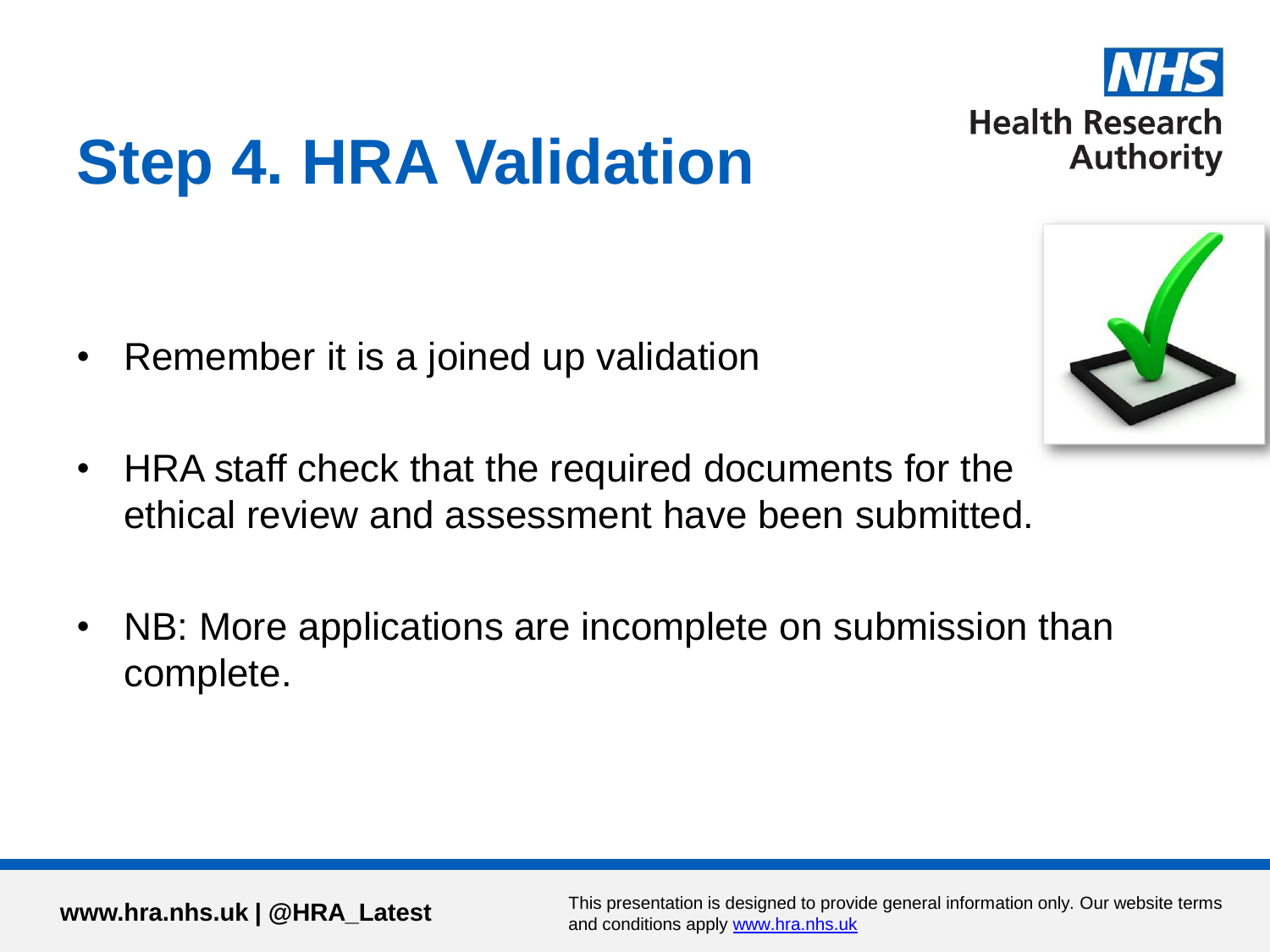

- Researchers are recommended to attend the meeting.
- If full REC review, attend in person or be available on the telephone to answer questions.
- If Proportionate Review, ensure that someone with knowledge of the study will be available to answer questions.

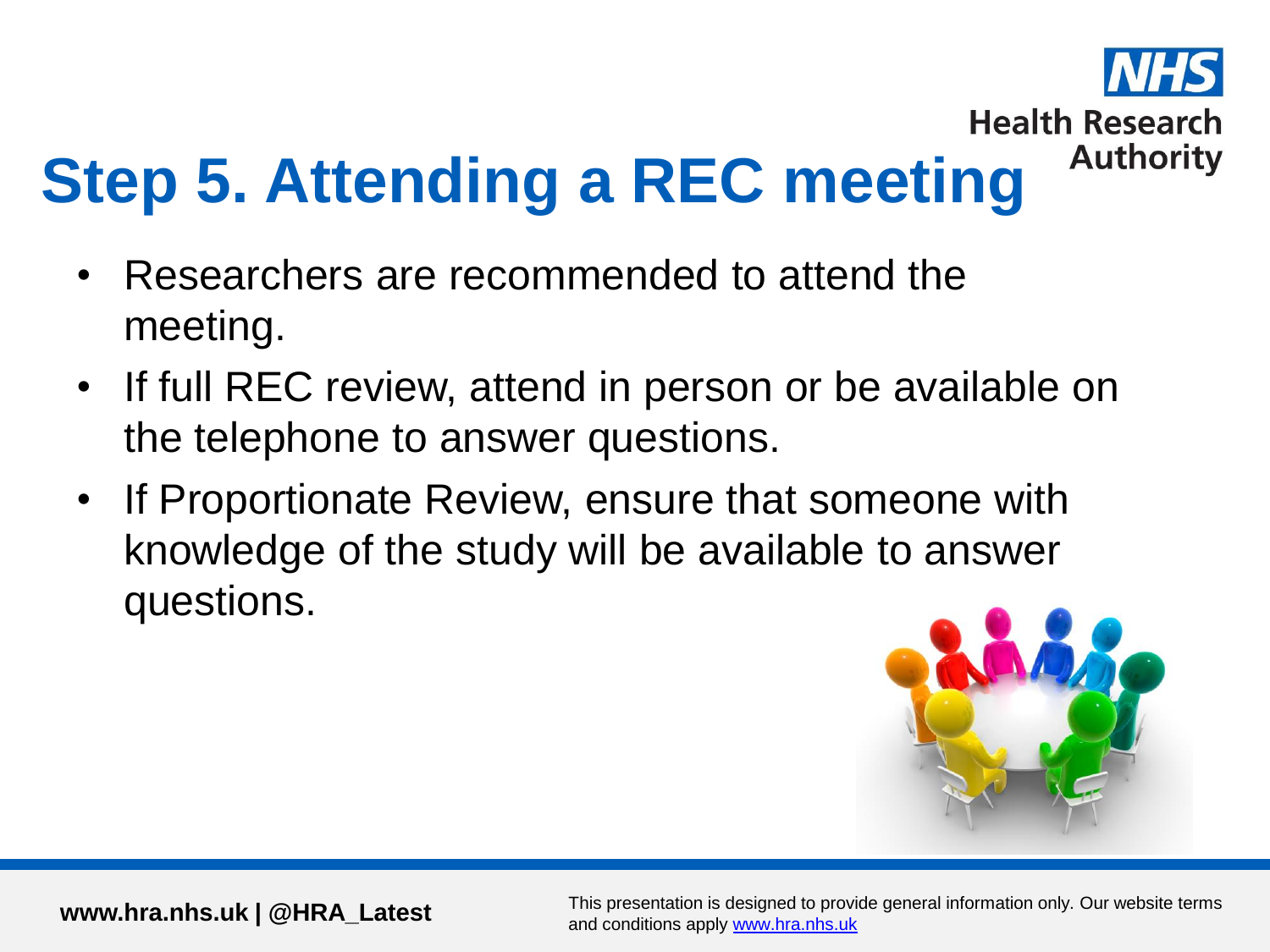## **What does the REC look at?**



#### • Ethical domains REC considers:

- Social or scientific value
- $\checkmark$  Recruitment arrangements and access to health information, and fair research participant selection
- $\checkmark$  Favourable risk benefit ratio
- $\checkmark$  Care and protection of research participants
- $\checkmark$  Informed consent process and the adequacy and completeness of research participant information
- $\checkmark$  Suitability of the applicant and supporting staff
- $\checkmark$  Independent review
- Suitability of supporting information
- Other general issues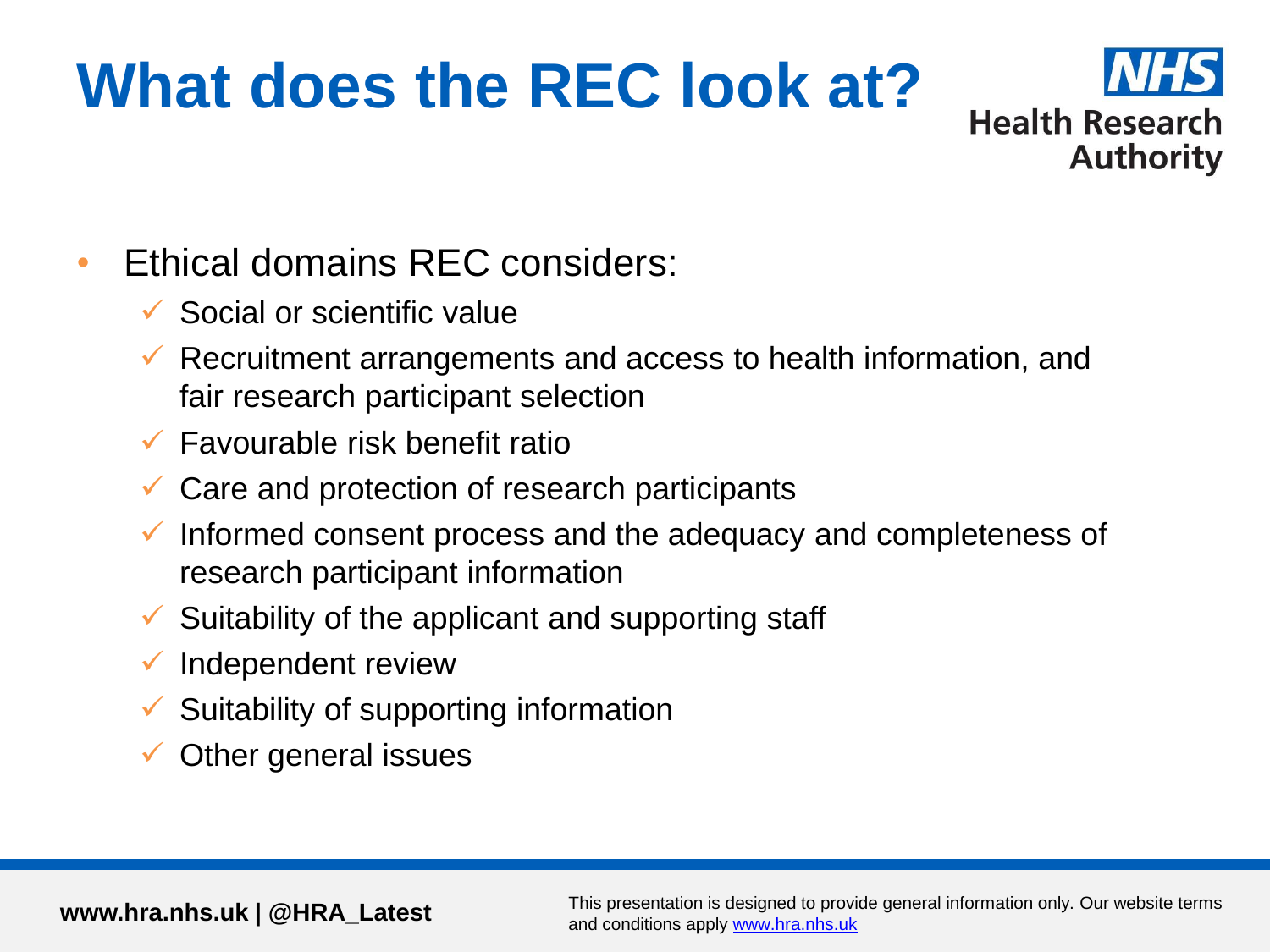#### **Reasons for Provisional Opinions WHS Authority**

- Unclear standard clinical care versus study related.
- Recruitment strategy, who will approach and when?
- Clarity required on who will access data.
- Inclusion of adults lacking capacity/vulnerable population not adequately justified.
- Feeding back to participants (incidental findings/ study results)
- Clarification needed regarding the complaints procedure.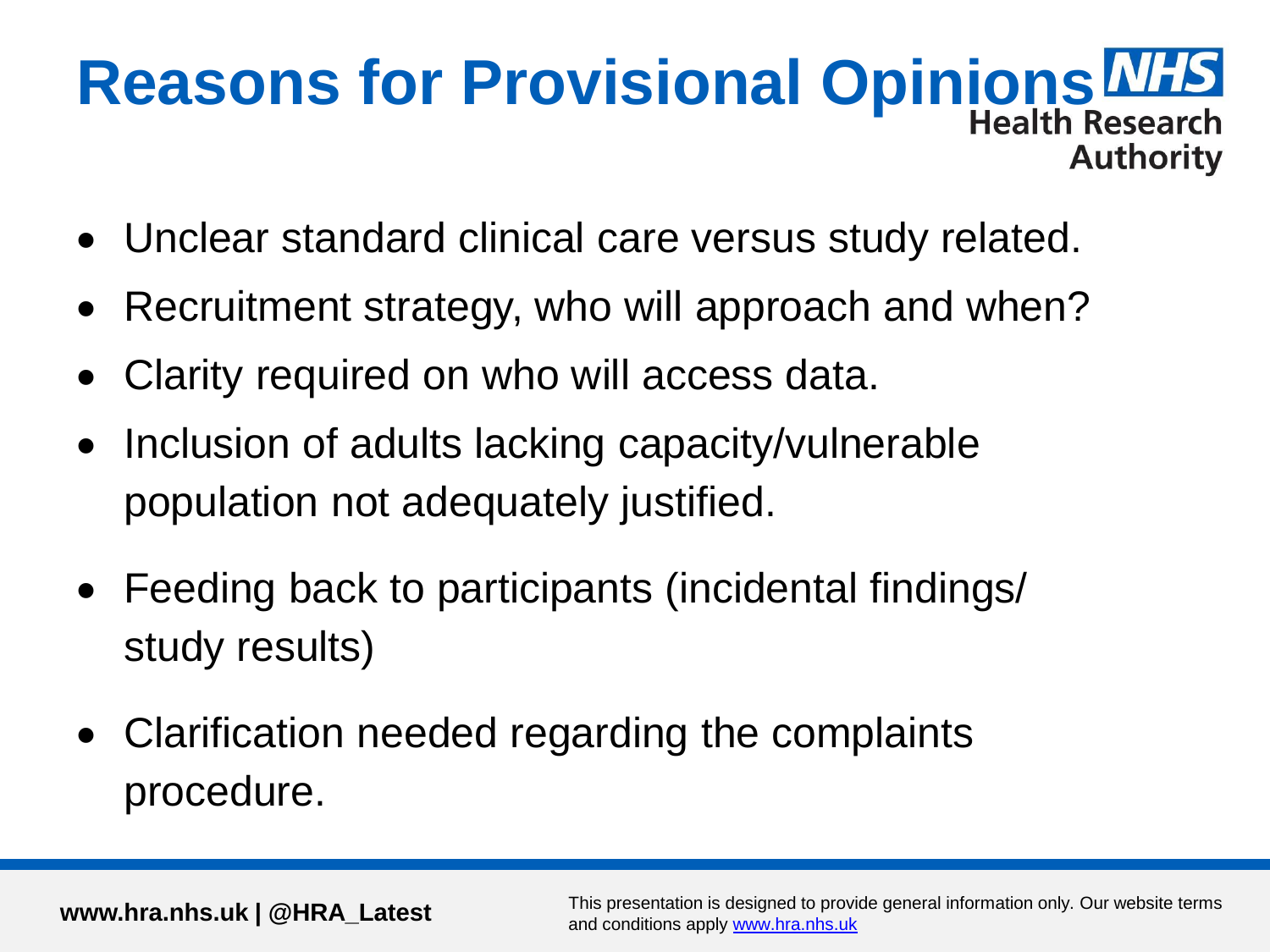

#### Health Research<br>What do the Assessment team Authority **Authority look at?**

- Assessment against HRA Assessment and Criteria – UK wide standards
- Key areas with commons queries raised
	- Identification and consent of participants
	- Data Protection
	- Insurance arrangements
	- Use of human tissue
	- Radiation
	- Intellectual Property

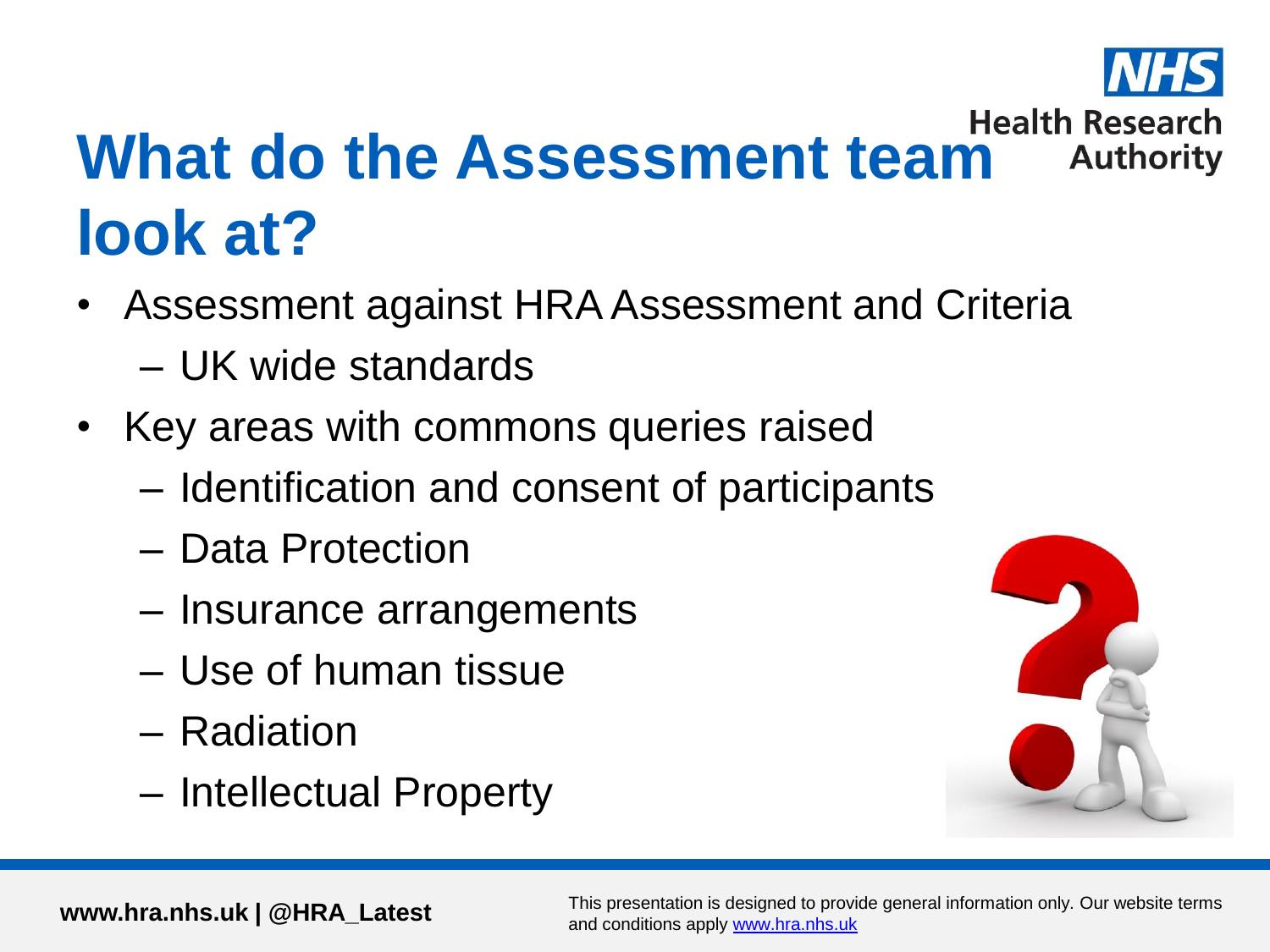# **Step 6. Responding to HRA**



- Respond to queries raised by HRA promptly
- Submit the response to REC using IRAS
	- For REC Include a covering letter explaining how you have addressed the points raised by the Committee.
- Answer queries from assessor via email
- Any changes to document are submitted using IRAS
- Ensure any changes you have made are tracked or highlighted.
- Be sure to update version numbers and dates.
	- Including file name